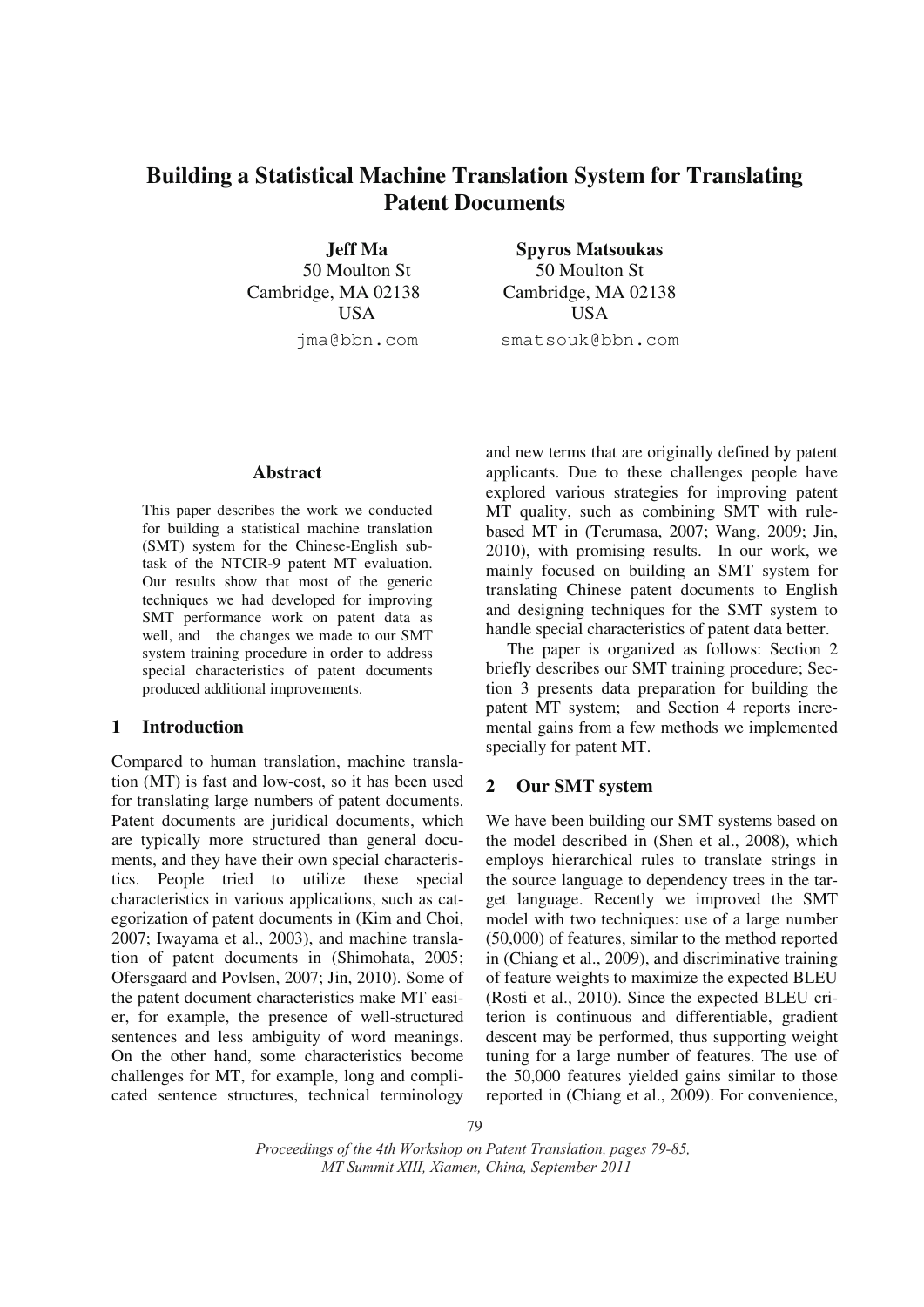we will refer to the features we used prior to adding the 50,000 features as the 'regular' features. We use GIZA++ (Och and Ney, 2003) for training word alignment models.

 We have built various Chinese-English SMT systems. One of them is a "newswire" MT system for translating Chinese newswire text. We used this system to help set up a development set and a test set for building the patent SMT system. The "newswire" MT system was trained on a parallel training corpus that includes 227 million (227M) words, the majority of which is newswire text. The collections in this corpus had been released by the Linguistic Data Consortium (LDC) for the DARPA GALE project. Our MT system uses a tri-gram target language model (LM) to generate n-best hypotheses and then ranks the n-best with a 4-gram LM. We build n-gram LMs with the modified Kneser-Ney smoothing (Chen and Goodman, 1998). For the "newswire" MT system we trained the target (English) LMs on an English corpus that consists of more than 6 billion (6B) words of news text, out of which 227M words come from the English side of the Chinese-English parallel corpus, 2.2 billion words from the  $4<sup>th</sup>$  edition of the LDC English Gigaword monolingual data release, 2.5 billion words from Google news and 1.6 billion words from news text that we downloaded from various websites, such as BBC, Xinhua News, and The Arab News. We denote this LM as "6B-nw-LM". This "newswire" MT system produced a BLEU (Papineni et al., 2002) score of 26.22 on the GALE Phase 4 Chinese newswire evaluation test set that includes 490 sentences – with one reference translation per sentence.

# **3 Patent data preparation**

For building the patent MT system, we used the data released by the NTCIR- $9<sup>1</sup>$  evaluation organizers for the Chinese-English sub-task of the NTCIR-9 patent MT evaluation. The released data includes a parallel training corpus that consists of one million (1M) Chinese-English sentence pairs and a development data set that consists of two thousand (2K) bilingual sentence pairs.

 The 1M parallel sentence pairs were extracted from patents that were published before 2006. The total number of English words in the 1M parallel

-

sentence pairs was close to 45 million (45M). The 2K sentence pairs in the development set were extracted from 103 patents that were published in the years of 2006 and 2007. The full contents of the 103 patents, including titles, abstracts and full descriptions, were also provided in both Chinese and English languages. As the evaluation organizers stated, people could use the full contents – referred to as "context data" – for building MT systems. We explored using this context data to adapt the target LM. We split this development set into two subsets, one for tuning the MT system and one for measuring the performance. To make the two subsets similar in terms of translation difficulty, we first translated these 2K sentences with the "newswire" MT system, and then split the 103 patent documents into two subsets, roughly half-and-half, based on their translation error rate (TER) (Snover et al., 2010), resulting in two subsets of approximately equal TER scores. With this splitting, we ended up with 1039 sentences from 54 patents in the tuning set – denoted as "Tune" in this paper – and 961 sentences from 49 patents in the test set – denoted as "Test". The mixed-case BLEU scores measured on the whole 2K development set, the Tune, and the Test sets are listed in Table 1. The scores on the Tune and Test are close.

| Data set    | $2K$ -dev | Tune  | <b>Fest</b> |
|-------------|-----------|-------|-------------|
| <b>BLUE</b> | 15.38     | 15.87 | 14.7        |

Table 1. BLEU scores measured on the 2K development set, the Tune, and the Test sets using the "newswire" MT system

Recall that the "newswire" system produced a BLEU score of 26.22 on the newswire evaluation test set. However, on the 2K patent sentences it performed significantly worse – a BLEU score of 15.38. We re-tuned the decoding parameters for the "newswire" MT system with the new Tune set and the re-tuning only improved the BLEU on the Test set slightly –from 14.77 to 15.64. This implies that this big performance degradation mainly resulted from mismatches between the training and test data.

 Besides the parallel training corpus and the development data set, the NTCIR-9 committee also released a monolingual English patent corpus for the purpose of training English LMs. This corpus includes US patent documents published in the

<sup>1</sup> http://ntcir.nii.ac.jp/PatentMT/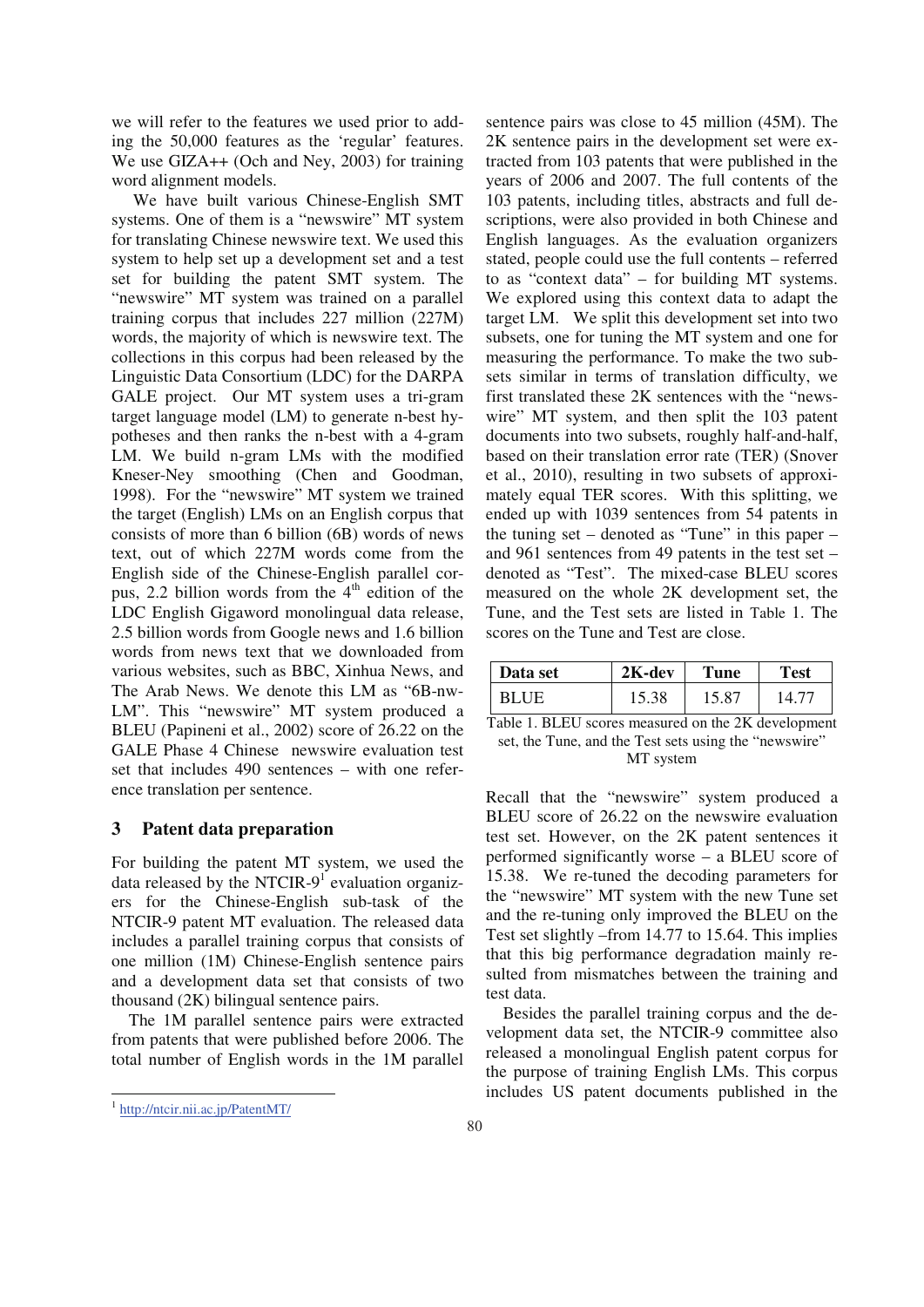period 1993-2005, totaling 14 billion (14B) words. We used this corpus for training our English LMs.

 Since we focused on the mixed-case performance in our work, we will report only the mixedcase BLEU scores measured on the Test set for all experiments shown below, unless specified otherwise.

# **4 Building a patent SMT system**

### **4.1 Training the MT system**

We first re-trained the MT model with the 45M word patent parallel corpus. Before training the word alignment models, we segmented words in the Chinese sentences with a 52K lexicon by using a left-to-right and longest-match-first algorithm, which generated 41 million (41M) Chinese words in the 1M sentences.

 We trained two sets of English LMs. One was trained with only the 45M English words from the 1M parallel corpus and the other one with the 45M words plus the 14B monolingual English corpus. We denote the former one as "45M-pt" LM and the latter one as "14B-pt" LM.

 We looked into effects of the three different LMs, "6B-nw", "45M-pt" and "14B-pt", on the MT performance. Mixed-case BLEU scores of the re-trained MT model with the three LMs are listed in Table 2.

| MТ          | 227M     | 45M    | 45M       | 45M          |
|-------------|----------|--------|-----------|--------------|
| model       | newswire | patent | patent    | patent       |
| LM          | 6B-nw    | 6B-nw  | $45M$ -pt | $14B$ - $pt$ |
| <b>Test</b> | 14.77    | 30.71  | 34.01     | 36.16        |

Table 2. Effect (BLEU scores) of the three LMs when used with the patent SMT system

 As can be seen, the use of the 14B monolingual patent data in the LM training helped improve the performance by about 2 BLEU points (from 34.01 to 36.16).

 In the above set of experiments we used only the regular features (not including the 50K features). The main reason was to save time for exploring the best strategies to build the patent MT system. For the same reason we also used the smaller  $LM - "45M-pt" - in many of our follow$ ing investigation experiments. Unless specified otherwise, experiments reported later in this paper used the "45M-pt" LM and the regular features.

Hence, the system trained with the 45M parallel patent data (the 4th column in Table 2) serves as a baseline for our later efforts to improve the patent MT performance.

# **4.2 Addressing special characteristics of patent data**

We first saw that, compared to the Chinese newswire text data, the Chinese patent text includes significantly more special strings that are not written in Chinese characters, such as English words, patent numbers, mathematical expressions and abbreviation names for materials. This is one characteristic of the patent data. Since all the special strings are written in ASCII characters, we call them ASCII strings. We found many of the ASCII strings occurring in the 45M word patent parallel corpus were not aligned properly during the word alignment training. The main reason was inconsistent tokenization of the ASCII strings on the source and target sides. For example, the ASCII string "IS-1000" was tokenized as itself when occurring in the Chinese sentences but tokenized as "IS – 1000" when occurring in the English sentences. To remove such inconsistency we tokenized the ASCII strings in the Chinese sentences in the same way as we tokenized the English sentences. The system trained with this consistent tokenization of ASCII strings is denoted as *"+ consistent tokenization*" in Table 3, where we use the sign "+" to indicate changes applied on top of the system shown in the preceding row. Compared to the "baseline", the consistent tokenization of the ASCII strings improved the performance by about half a BLEU point.

 The second thing we did was to increase sharing of translation rules and LM n-gram scores among certain types of special tokens. When training Chinese-English MT systems, we let "infrequent" numbers – all numbers except numbers in the range 1-31 – share translation rules and LM ngram scores. The sharing mechanism is as follows:

- 1) Train word alignment models after replacing "infrequent" numbers on both sides of the parallel corpus with a special "number token"
- 2) Train LMs after applying the same number replacement on the LM training corpus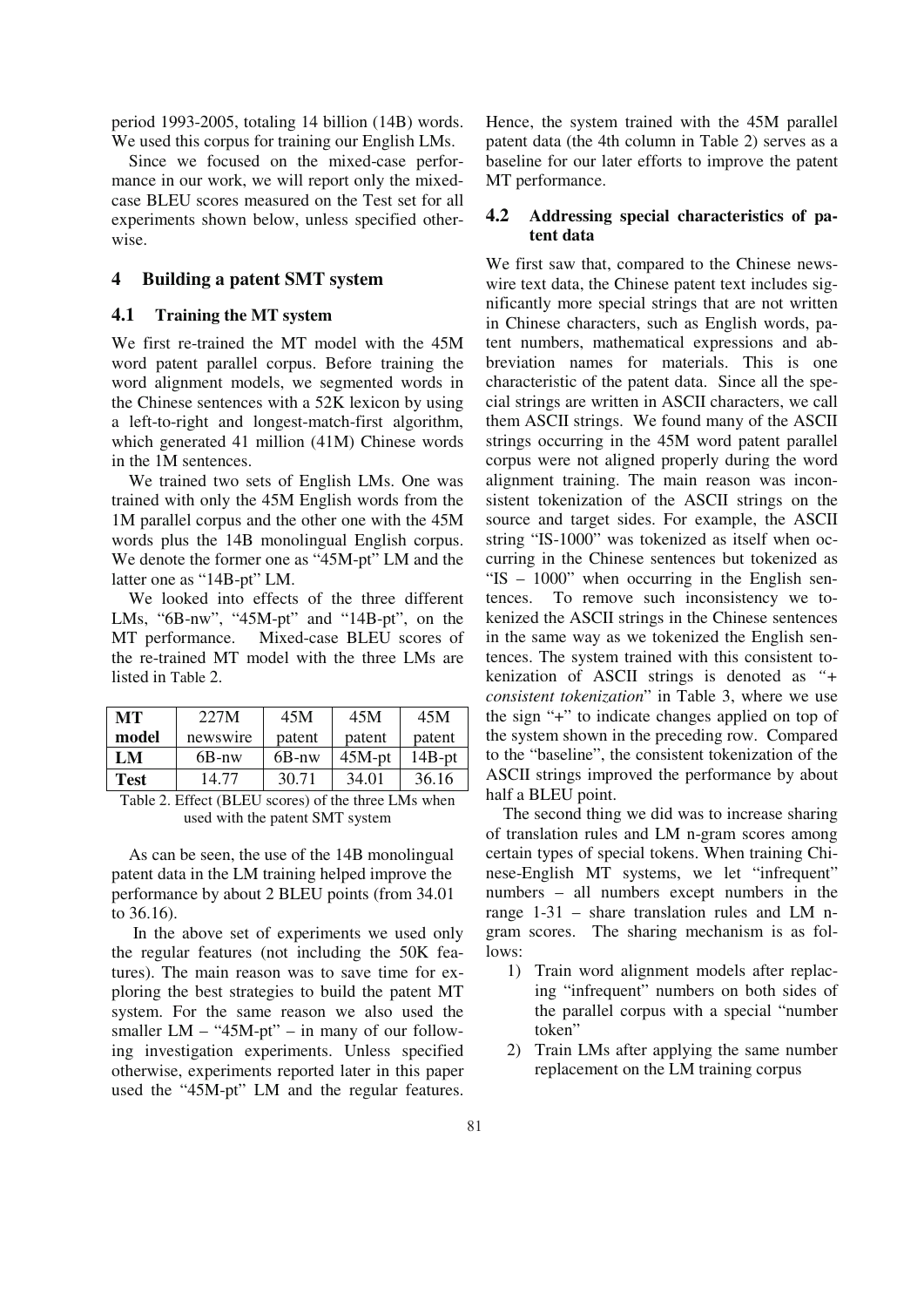- 3) Before translating test sentences, conduct the same number replacement on test sentences and save replacement information that includes the original numbers and their places in the sentences
- 4) After translating the test sentences, replace the special number tokens occurring in the MT hypotheses with their corresponding original numbers based on the number replacement information and source-to-target word alignment information that the MT decoder outputs during the translation

This sharing mechanism improves our MT performance. Because there are more special tokens in the patent data, such as patent identification numbers and mathematical expressions, we applied the translation rule and n-gram sharing mechanism on 4 more special tokens:

- 1. patent identification numbers all 7-digit whole numbers, such as  $5,716,812$  and 5869649
- 2. name abbreviations ASCII strings occurring in the Chinese sentences that consist of only English characters and digits, such as "PMMA" and "CO2"
- 3. numbers with labels numbers followed with the commonly-used unit labels, such as "1.03ml" and "20.8g"
- 4. math expressions items that consists of any of the math signs, such as "x=0.25" and "a+b"

We applied this special token rule and n-gram score sharing on top of the *"+ consistent tokenization*" system, this new system is denoted as *"+ more sharing*" in Table 3. As can be seen, the rule and LM n-gram sharing on the 4 special tokens produced a 0.4 gain on the BLEU.

| <b>System</b>              | <b>Test</b> |
|----------------------------|-------------|
| <b>Baseline</b>            | 34.01       |
| + consistent tokenization  | 34.56       |
| + more sharing             | 34.97       |
| $+$ patent case-LM         | 36.47       |
| + optimized word segmentor | 36.95       |

Table 3. Improvements (on BLEU) from addressing patent data related issues

# **4.3 Re-training the casing LM**

We case our MT outputs with a tri-gram LM that is trained with mix-cased English text. The casing algorithm searches among all the possible casing combination of the words in a sentence for the path that has the highest likelihood against the tri-gram casing LM. Our initial casing LM was trained on the mixed-case version of the newswire 6B LM training corpus. As shown before, the newswire data differs significantly from the patent data in terms of the data characteristics. Therefore, we retrained the casing LM with the mixed-case English sentences from the 45M patent parallel corpus. This new casing LM improved the mixed-case BLEU score by 1.5 points, as shown in the row *"+ patent case-LM*" in Table 3.

#### **4.4 Optimizing the Chinese word segmentor**

In the experiments we have reported so far, we segmented the Chinese words with a 52K Chinese word lexicon by using a simple left-to-right and longest-match-first algorithm. The 52K lexicon is an optimized subset of a big Chinese word lexicon that includes  $121K$  entries<sup>2</sup>. Our lexicon optimization procedure starts with a big lexicon and gradually removes words from the lexicon that are not aligned well – by measuring if the removal improves the MT performance. The procedure is as follows:

- 1. Segment Chinese words in the parallel corpus with an initial big word lexicon
- 2. Train word alignments and measure the MT performance on a test set
- 3. Remove from the lexicon any words that are aligned less than "*Threshold*" times
- 4. Segment Chinese words in the parallel corpus with the reduced lexicon
- 5. Train a new word alignment model
- 6. Measure MT performance with the new word alignment model
- 7. If the performance gets improved, go to Step 3 with an increased value for the "*Threshold*". Otherwise, stop.

 On the 227M Chinese-English parallel corpus we started with the 121K word lexicon and ran a few iterations of the optimization by increasing the

 2 It consists of the words from the Chinese word lexicon released by LDC (LDC96L15) and words we acquired from a few websites.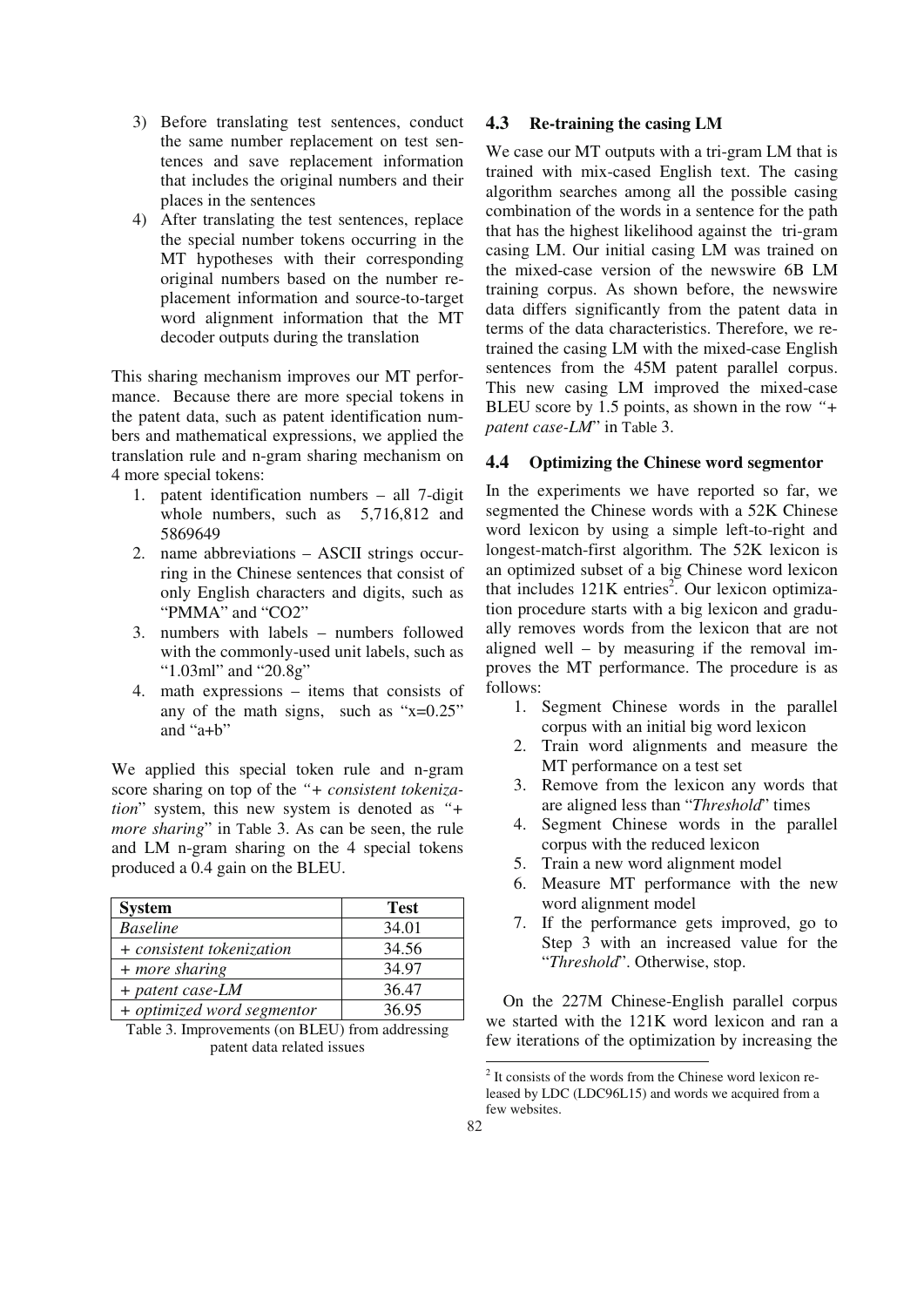"*Threshold*" value gradually – from 5 to 10 to 20 and to 30. We obtained the best MT performance when the "*Threshold*" was set to 20 and the lexicon size was reduced to 52K.

 We ran the same lexicon optimization on the 45M patent parallel corpus, but starting with a 62K lexicon that includes the 52K lexicon and 10K new words we extracted from the ADSO word translation lexicon<sup>3</sup>. By increasing the threshold from 2 to 3 to 4 – much smaller values due to the significantly less amount of training data – we got the best MT performance when the lexicon was reduced to  $32K$  (at the threshold = 3). The BLEU score on the Test set with the initial 62K lexicon was 36.07% and was increased to 36.95% with the optimized 32K lexicon. The performance of the system that used this optimized 32K lexicon to segment the Chinese words is shown in the row *"+ optimized word segmentor*" of Table 3. As can be seen, this lexicon optimization improved the MT performance by 0.5 BLEU points, compared to the system that used the 52K lexicon.

# **4.5 Using more features**

We then added more features to the system. As mentioned before, the total number of new features we extracted was 50,000 (50K). These features came from 8 feature categories:

- 1. Does the rule contain the target phrase X?
- 2. Does the rule translate word X to word Y?
- 3. Does the rule translate POS X to POS Y?
- 4. Was this rule seen exactly once in the training?
- 5. Do the two non-terminals in source switch position in the target?
- 6. Does the source word X align to exactly two target words?
- 7. How often was the lexical source-target pair  $(X, Y)$  seen in the training corpus  $Z$ ?
- 8. Is the target non-terminal X filled by the target non-terminal Y?

Over-fitting is a well-known problem for tuning weights for a large number of features. We discriminatively trained feature weights to maximize

the expected BLEU by using the same technique as reported in (Rosti et al., 2010). The expected BLEU was computed with the same formula as the BLEU computation in (Papineni, et al., 2002), but the n-gram counts and matches are expected versions that are derived from n-best hypotheses.

| <b>System</b>             | <b>Tune</b> | <b>Test</b> |
|---------------------------|-------------|-------------|
| optimized word segmentor  | 38.66       | 36.95       |
| add 50K features          | 44.57       | 37.38       |
| add top-100 best features | 42.82       | 37.71       |

| Table 4. System performance (BLEU scores) with dif- |  |
|-----------------------------------------------------|--|
| ferent numbers of new features added                |  |

 After adding the 50K features, we noticed that the gap between the BLEU scores on the Tune and Test sets got significantly large. As shown in the row "*add 50K features*" in Table 4, the gap between the Tune and Test sets was 7 BLEU points, which is much larger than that we observed when we were conducting the same tuning for the system trained on the 227M parallel corpus. So the overfitting problem got worse in the tuning here because of the small size of the tuning set. To alleviate the over-fitting we tried to reduce the number of the new features. Based on the tuned weights for the 50K features, we selected the top-100 ones that had the highest weights and then added only these 100 features to the system. This experiment is shown in the row "*add top-100 best features*" of Table 4. As shown, the use of the top-100 best features alleviated the over-fitting and the performance on the Test set improved. Compared to the baseline – the "*optimized word segmentor*" system, the use of the 100 extra features helped produce 0.8 BLEU gain.

### **4.6 LM adaptation**

For MT we adopted an LM adaptation approach, similar to (Snover et al., 2008), that interpolates a general LM with an LM estimated from text data closely related to the test document that is being translated. We acquire the related text data through the cross-lingual information retrieval (CLIR) technique. This LM adaptation has helped improve performance for most of our MT systems. We use the term "bias LM" to refer to the LM estimated from the CLIR-retrieved text. While translating a test document, we compute log LM scores according to,

The latest release (v5.077) of the ADSO dictionary consists of 185K entries, which is free to the public (http://www.adsotrans.com/downloads). The dictionary includes many phrasal translations. We extracted entries that have only a single word on the English side and treated the

tokens on the Chinese side as Chinese words, and then we selected 10K words that are not in the 121K Chinese lexicon.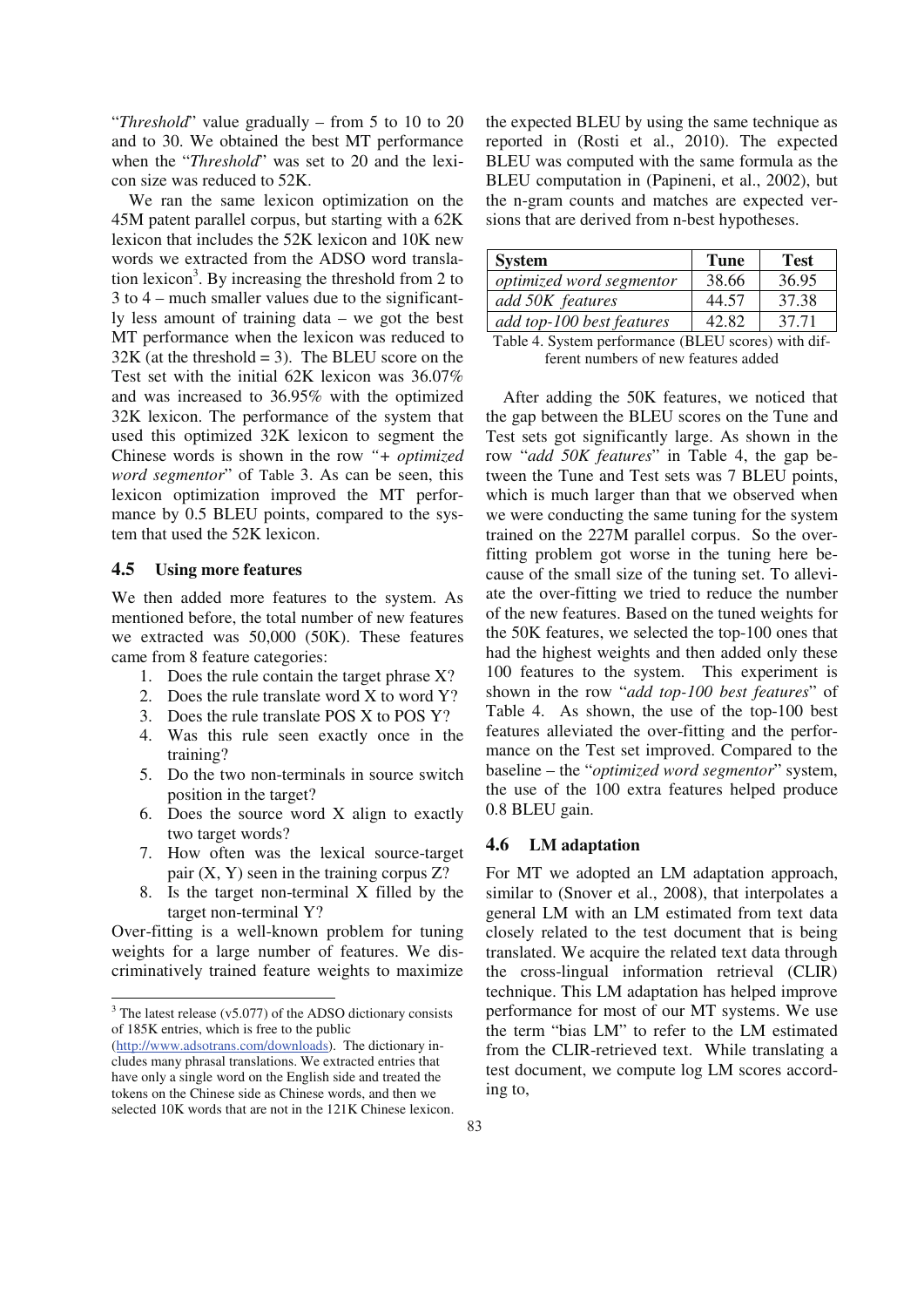$$
log(score_{LM})
$$
  
= log(score\_{generalLM} + \alpha \* score\_{biasLM})  
(Eqn.1)

where "*generalLM*" denotes the general LM and " $biasLM$ " the bias LM. " $\alpha$ " is an interpolation weight that is document-dependent and automatically estimated. For a test document  $-d$ , the adaptation procedure is as follows:

- 1) treat the document as a query and run a CLIR tool to extract *N* related passages from a large monolingual text corpus in the target language
- 2) compute the mean,  $\mu(d)$ , and standard deviation,  $\sigma(d)$ , of the CLIR scores of all the *N* passages
- 3) select passages whose CLIR scores are higher than  $\mu(d) + T^* \sigma(d)$
- 4) train a bias LM with the selected passages
- 5) estimate the interpolation weight,  $\alpha(d)$
- 6) compute log LM scores according to (Eqn. 1)

The CLIR tool we used in Step 1 is the one presented in (Xu, etc., 2001), where details of the CLIR score computation can be found. In Step 3, "*T*" is a threshold that controls the selection. In Step 4, when estimating the bias LM, we applied higher weighting on n-grams counted from more closely related passages. The weighting factor for n-gram counts from a selected passage is computed according to

$$
psg_{-}wgt = \frac{CLIR\_scr(p) - \mu(d)}{\arg \max_{\{p \in selected\_psgs\}} CLIR\_scr(p) - \mu(d)}
$$

where "*CLIR\_scr(p)*" represents the CLIR score of a selected passage.

 In Step 5 we estimated the interpolation weight according to

$$
\alpha(d) = \frac{\mu_s(d) - \mu(d)}{\arg \max_{\{d' \in all\_test\_docs\}} \mu_s(d') - \mu(d')}
$$

where  $\mu_s(d)$  represent the means of the CLIR scores of all the selected passages. The weight is normalized to be between 0 and 1.

 We used our own CLIR tool to extract related passages. We found that it was a good choice to set  $N = 4,000$  in Step 1 and set the selection threshold "*T*" to 1.28 in Step 3. The related passages for training the bias LM were extracted from the 14B English patent document corpus. In our case here passages are equivalent to patent documents in the English patent corpus.

| <b>System</b>                            | <b>Test</b> |
|------------------------------------------|-------------|
| Add top-100 best features $+ 14B$ -pt LM | 39.14       |
| $+ LM$ adaptation                        | 40.04       |
| LM adaptation (patent description)       | 39.97       |
| LM adaptation (patent abstract)          | 40.23       |

Table 5. Improvements (in terms of the BLEU score) from the LM adaptation

 To have the right baseline system, we re-ran the "*add top-100 best features*" system, shown in Table 4, but switching from the "45M-pt" LM to the "14B-pt" LM. This system is denoted as "*Add top-100 best features + 14B-pt LM*" in Table 5. Comparing these two systems, we see that the "14B-pt" LM improved the MT performance by 1.4 BLEU points (from 37.71 to 39.14). We then conducted the LM adaptation on top of the "*Add top-100 best features + 14B-pt LM*" system. The performance is shown in the *"+ LM adaptation*" row in Table 5. The LM adaptation improved the BLEU score by 0.9 points (from 39.14 to 40.04).

 As described earlier, the 2K sentences of the development set were extracted from the descriptions of 103 patents, so the patent documents in the Test set are only portions of the corresponding original patent documents. In the above LM adaptation we used the portions of the full patent descriptions as queries for the CLIR. Since the NTCIR-9 organizers also provided the full contents of the 103 patent documents, we explored uses of the abstracts and the full descriptions of the patent documents as queries for the CLIR in the LM adaptation. The scores of these two experiments are listed in the last two rows in Table 5. As shown, the uses of the abstracts and full descriptions in the LM adaptation produced similar results.